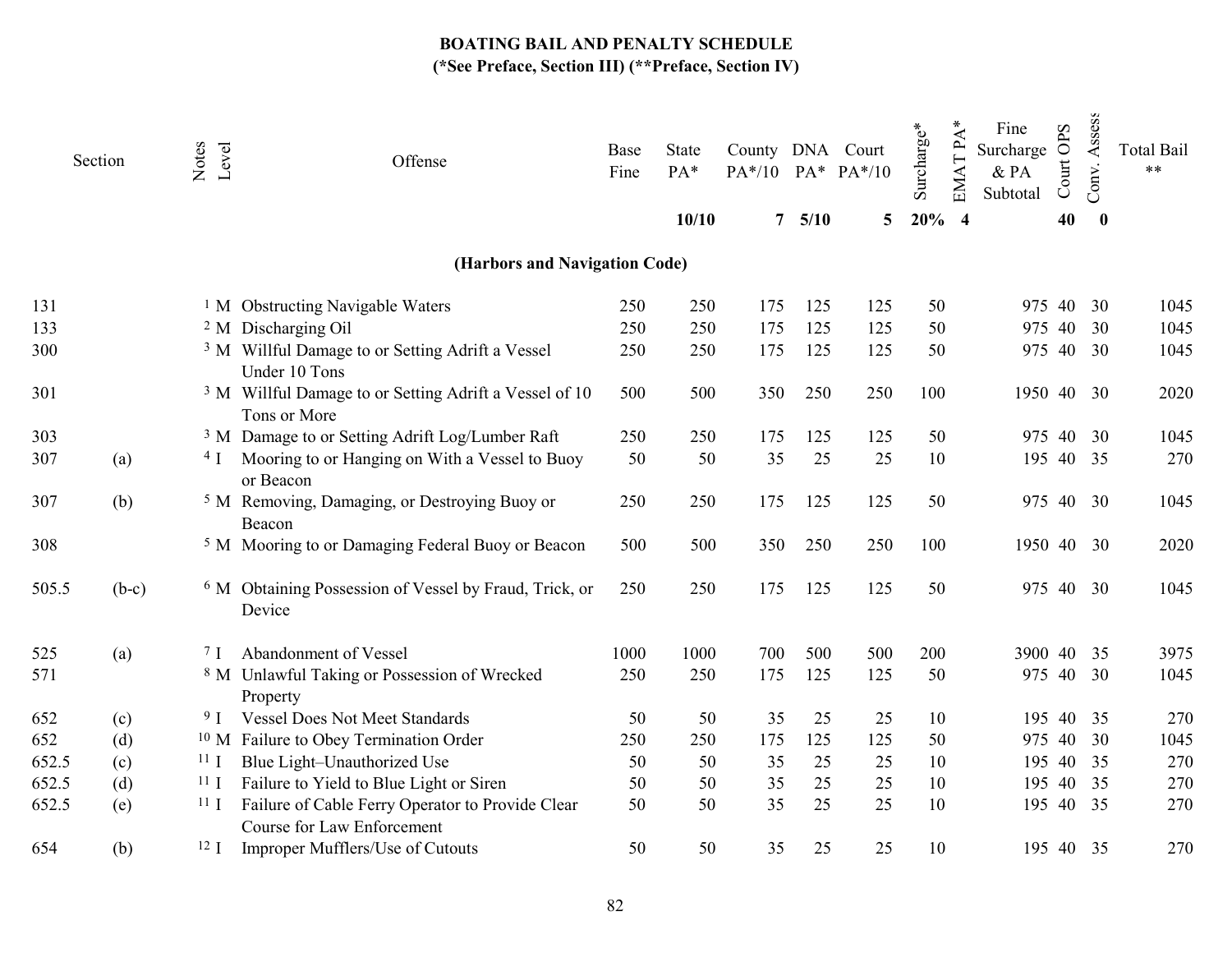| Section |           | Level<br>Notes  | Offense                                                                                                                      | Base<br>Fine | State<br>PA* | County DNA Court<br>$PA*/10$ $PA*$ $PA*/10$ |            |         | Surcharge*    | <b>EMATPA</b> | Fine<br>Surcharge<br>$&$ PA<br>Subtotal | Court OPS | Assess<br>Conv. | <b>Total Bail</b><br>$**$ |
|---------|-----------|-----------------|------------------------------------------------------------------------------------------------------------------------------|--------------|--------------|---------------------------------------------|------------|---------|---------------|---------------|-----------------------------------------|-----------|-----------------|---------------------------|
| 654.05  | $(a)(1 -$ | 12 <sub>I</sub> | Motorized Vessel-Noise Level                                                                                                 | 50           | 10/10<br>50  | 7<br>35                                     | 5/10<br>25 | 5<br>25 | $20%$ 4<br>10 |               | 195 40                                  | 40        | $\bf{0}$<br>35  | 270                       |
|         | 3)        |                 |                                                                                                                              |              |              |                                             |            |         |               |               |                                         |           |                 |                           |
| 654.06  |           | 12 <sub>l</sub> | Motorized Vessel for Sale-Noise Level                                                                                        | 50           | 50           | 35                                          | 25         | 25      | 10            |               | 195                                     | 40        | 35              | 270                       |
| 655     | (a)       | 13 <sub>I</sub> | Reckless or Negligent Operation by Riding on<br>Bow, Gunwale, or Transom of Vessel Propelled by<br>Machinery                 | 50           | 50           | 35                                          | 25         | 25      | 10            |               | 195 40                                  |           | 35              | 270                       |
| 655     | (a)       |                 | <sup>14</sup> M Reckless or Negligent Operation                                                                              | 300          | 300          | 210                                         | 150        | 150     | 60            |               | 1170                                    | 40        | 30              | 1240                      |
| 655     | (b)       |                 | <sup>15</sup> M Reckless or Negligent Operation–Under Influence<br>of Liquor or Drugs                                        | 650          | 650          | 455                                         | 325        | 325     | 130           |               | 2535 40 30                              |           |                 | 2605                      |
| 655     | (c)       |                 | <sup>15</sup> M Operation of Recreation Vessel or Manipulation<br>of Skis/Aquaplane If Blood Alcohol .08 or<br>More          | 500          | 500          | 350                                         | 250        | 250     | 100           |               | 1950 40 30                              |           |                 | 2020                      |
| 655     | (d)       |                 | <sup>15</sup> M Operation of Vessel Other Than Recreational<br>Vessel If Blood Alcohol .04 or More                           | 300          | 300          | 210                                         | 150        | 150     | 60            |               | 1170 40 30                              |           |                 | 1240                      |
| 655     | (e)       |                 | <sup>15</sup> M Operation of Vessel/Manipulation of Water<br>Skis/Aquaplane and Addicted to Drug                             | 300          | 300          | 210                                         | 150        | 150     | 60            |               | 1170                                    |           | 40 30           | 1240                      |
| 655     | (f)       |                 | <sup>16</sup> M Operation of Vessel/Manipulation of Water Skis/<br>Aquaplane While Under Influence of Alcohol or<br>Any Drug | 250          | 250          | 175                                         | 125        | 125     | 50            |               | 975                                     | 40        | 30              | 1045                      |
| 655.05  |           |                 | <sup>17</sup> M Violation of 24-hour Nonoperation of Vessel Order                                                            | 250          | 250          | 175                                         | 125        | 125     | 50            |               | 975 40                                  |           | 30              | 1045                      |
| 655.2   | (a)       | 18 <sub>l</sub> | <b>Power Boats-Speed Restrictions</b>                                                                                        | 50           | 50           | 35                                          | 25         | 25      | 10            |               | 195                                     | 40        | 35              | 270                       |
| 655.3   |           | 19 <sub>I</sub> | <b>Equipment on Vessels</b>                                                                                                  | 50           | 50           | 35                                          | 25         | 25      | 10            |               | 195                                     | 40        | 35              | 270                       |
| 655.3   |           |                 | <sup>19</sup> M Use of Vessels                                                                                               | 75           | 80           | 56                                          | 40         | 40      | 15            |               | 306 40                                  |           | 30              | 376                       |
| 655.4   |           |                 | <sup>20</sup> M Crew Member Under Influence of Liquor/Drugs<br>Causes Death/Serious Injury                                   | 400          | 400          | 280                                         | 200        | 200     | 80            |               | 1560 40 30                              |           |                 | 1630                      |
| 655.7   | $(a-d)$   | $21 \text{ I}$  | Operation of Personal Watercraft                                                                                             | 50           | 50           | 35                                          | 25         | 25      | 10            |               | 195 40 35                               |           |                 | 270                       |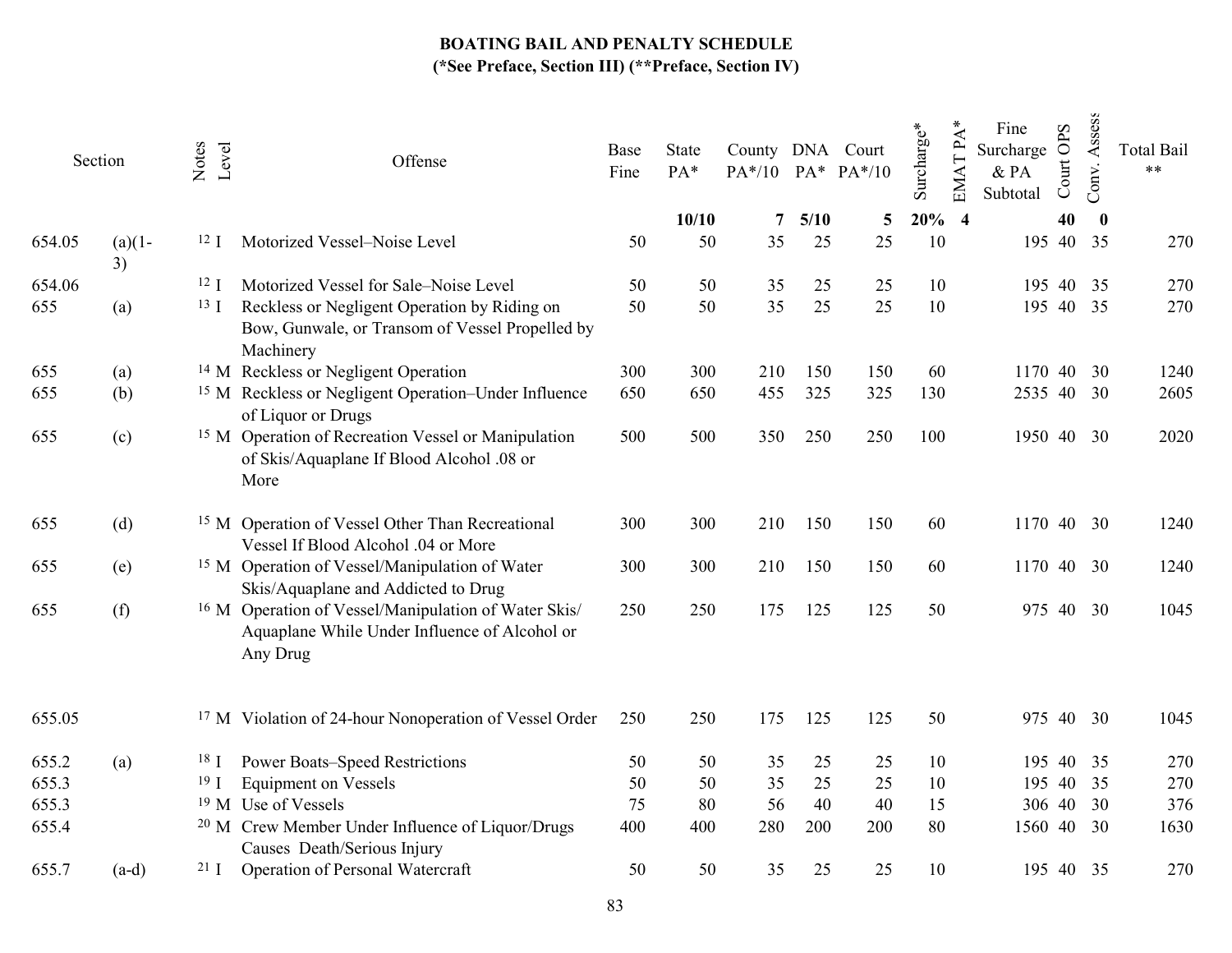|       | Section | Notes<br>Level  | Offense                                                                                                                                                            | Base<br>Fine | State<br>PA* | County DNA Court<br>$PA*/10$ $PA*$ $PA*/10$ |      |      | Surcharge*     | ⋇<br>Fine<br><b>EMATPA</b><br>Surcharge<br>&PA<br>Subtotal | ourt OPS<br>Õ | Assess<br>Conv. | <b>Total Bail</b><br>$**$ |
|-------|---------|-----------------|--------------------------------------------------------------------------------------------------------------------------------------------------------------------|--------------|--------------|---------------------------------------------|------|------|----------------|------------------------------------------------------------|---------------|-----------------|---------------------------|
|       |         |                 |                                                                                                                                                                    |              | 10/10        | 7                                           | 5/10 | 5    | 20%            | $\overline{\mathbf{4}}$                                    | 40            | $\bf{0}$        |                           |
| 656   | (a)     |                 | <sup>22</sup> M Hit and Run/Assist at Collision                                                                                                                    | 300          | 300          | 210                                         | 150  | 150  | 60             | 1170 40                                                    |               | 30              | 1240                      |
| 656   | (d)     |                 | <sup>22</sup> M Accident or Collision Report Required                                                                                                              | 200          | 200          | 140                                         | 100  | 100  | 40             | 780                                                        | 40            | 30              | 850                       |
| 656.1 |         |                 | <sup>22</sup> M Operator of Vessel Involved in Accident Resulting<br>in Property Damage                                                                            | 250          | 250          | 175                                         | 125  | 125  | 50             | 975                                                        | 40            | 30              | 1045                      |
| 656.2 |         |                 | <sup>23</sup> M Operator of Vessel Involved in Accident Resulting<br>in Personal Injury                                                                            | 1000         | 1000         | 700                                         | 500  | 500  | 200            | 3900                                                       | 40            | 30              | 3970                      |
| 656.3 |         |                 | <sup>23</sup> M Operator of Vessel Involved in Accident Resulting<br>in Death or Disappearance                                                                     | 2000         | 2000         | 1400                                        | 1000 | 1000 | 400            |                                                            | 7800 40       | 30              | 7870                      |
| 658   | (a)     | $24 \text{ I}$  | Operation of Vessels Towing Persons on Water<br>Skis or Aquaplanes-Requirement for Person<br>12 Years of Age or Older to Be Aboard in<br><b>Addition to Driver</b> | 80           | 80           | 56                                          | 40   | 40   | 16             |                                                            | 312 40        | 30              | 382                       |
| 658   | (b)     | 24 J            | <b>Prohibited Hours</b>                                                                                                                                            | 80           | 80           | 56                                          | 40   | 40   | 16             |                                                            | 312 40        | 30              | 382                       |
| 658   | (d)     |                 | <sup>25</sup> M Cause Collision                                                                                                                                    | 400          | 400          | 280                                         | 200  | 200  | 80             | 1560                                                       | 40            | 30              | 1630                      |
| 658   | (e)     |                 | <sup>25</sup> M Dangerous Operation                                                                                                                                | 400          | 400          | 280                                         | 200  | 200  | 80             | 1560                                                       | 40            | 30              | 1630                      |
| 658.3 | (a)     | $26 \text{ I}$  | Children Under 13 Years Required to Wear<br><b>Personal Flotation Device</b>                                                                                       | 50           | 50           | 35                                          | 25   | 25   | 10             | 195                                                        | 40            | 35              | 270                       |
| 658.5 | (a)     | 27 <sub>1</sub> | Person Under 16 Years of Age Operating a Motor<br>Vessel as Prohibited                                                                                             | 50           | 50           | 35                                          | 25   | 25   | 10             | 195                                                        | 40            | 35              | 270                       |
| 658.5 | (b)     | $27 \text{ J}$  | Person Under 16 Years of Age Operating a Vessel<br>as Prohibited                                                                                                   | 50           | 50           | 35                                          | 25   | 25   | 10             |                                                            | 195 40 35     |                 | 270                       |
| 658.5 | (d)     | 27 <sub>I</sub> | Permitting Person Under 16 Years of Age to<br>Operate a Vessel as Prohibited                                                                                       | 50           | 50           | 35                                          | 25   | 25   | 10             |                                                            | 195 40 35     |                 | 270                       |
| 658.7 | (a)     |                 | Ski Flag Requirement                                                                                                                                               | 15           | 20           | 14                                          | 10   | 10   | $\overline{3}$ |                                                            | 72 40         | 35              | 147                       |
| 659   |         | 28 <sub>1</sub> | Unlawful Marking of Waters                                                                                                                                         | 50           | 50           | 35                                          | 25   | 25   | 10             | 195                                                        | 40            | 35              | 270                       |
| 660   | (b)     |                 | <sup>29</sup> M Violation of Special Rules and Regulations                                                                                                         | 250          | 250          | 175                                         | 125  | 125  | 50             | 975                                                        | 40            | 30              | 1045                      |
| 660   | (c)(1)  |                 | <sup>29</sup> M Violation of Local Emergency Rules and<br>Regulations                                                                                              | 250          | 250          | 175                                         | 125  | 125  | 50             | 975                                                        | 40            | 30              | 1045                      |
| 663.6 |         |                 | <sup>29</sup> M Vessel to Stop on Lawful Order                                                                                                                     | 300          | 300          | 210                                         | 150  | 150  | 60             | 1170                                                       | 40            | 30              | 1240                      |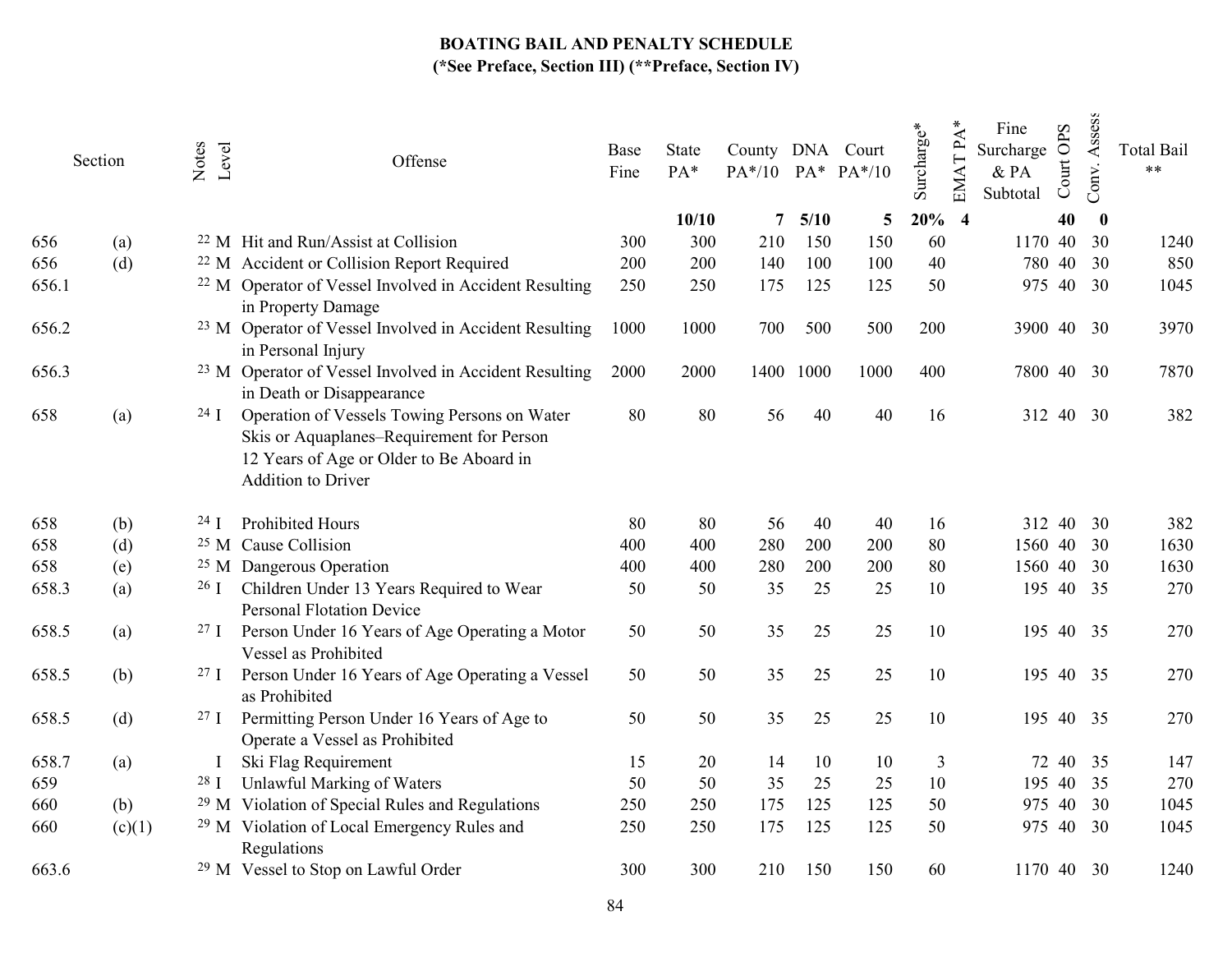| Section |                 | Notes<br>Level |                 | Offense                                                                                                                                               |     | State<br>$PA*$   | County DNA Court |                  | PA*/10 PA* PA*/10 | Surcharge*     | EMAT PA*   | Fine<br>Surcharge<br>& PA<br>Subtotal | Court OPS | Assess<br>Conv. | <b>Total Bail</b><br>$***$ |
|---------|-----------------|----------------|-----------------|-------------------------------------------------------------------------------------------------------------------------------------------------------|-----|------------------|------------------|------------------|-------------------|----------------|------------|---------------------------------------|-----------|-----------------|----------------------------|
|         |                 |                |                 |                                                                                                                                                       |     | 10/10            | 7                | 5/10             | 5                 | $20\%$ 4       |            |                                       | 40        | $\bf{0}$        |                            |
| 665     |                 |                |                 | <sup>29</sup> M Violation of Promise to Appear                                                                                                        | 100 | 100              | 70               | 50               | 50                | 20             |            | 390                                   | 40        | 30              | 460                        |
| 673     |                 |                | 30 <sub>1</sub> | Boat Livery Recordkeeping                                                                                                                             | 50  | 50               | 35               | 25               | 25                | 10             |            | 195                                   | 40        | 35              | 270                        |
| 674     |                 |                | 30 <sub>1</sub> | Livery Boat Equipment Requirements                                                                                                                    | 50  | 50               | 35               | 25               | 25                | 10             |            | 195                                   | 40        | 35              | 270                        |
| 678.11  |                 |                | $A$ 31 I        | Operation of Vessel on Water Without<br>Certification Card (First Offense)                                                                            | 35  | 40               | 28               | 20               | 20                | $\overline{7}$ |            | 150                                   | 40        | 35              | 225                        |
| 678.11  |                 | B              | $31 \text{ I}$  | Operation of Vessel on Water Without<br>Certification Card (First Offense)                                                                            | 25  | $\boldsymbol{0}$ | $\mathbf{0}$     | $\boldsymbol{0}$ | $\boldsymbol{0}$  |                | $0\quad 0$ | $\overline{0}$                        | $\bf{0}$  | $\bf{0}$        | $\boldsymbol{0}$           |
| 678.15  | (b)(2)          |                | 31 <sub>1</sub> | Operation of Vessel on Water Without<br>Certification Card (Second Offense)                                                                           | 50  | 50               | 35               | 25               | 25                | 10             |            | 195                                   | 40 35     |                 | 270                        |
| 678.15  | (b)(3)          |                | 31 <sub>1</sub> | Operation of Vessel on Water Without<br>Certification Card (Three or More Offenses)                                                                   | 100 | 100              | 70               | 50               | 50                | 20             |            | 390 40 35                             |           |                 | 465                        |
| 681     | (a)             |                | 32 <sub>I</sub> | Operation or Idling of Motorized Vessel While<br>Person Is Teak Surfing, Platform Dragging, or<br>Bodysurfing Behind the Vessel                       | 50  | 50               | 35               | 25               | 25                | 10             |            | 195 40 35                             |           |                 | 270                        |
| 681     | (b)             |                | $32 \text{ I}$  | Operation or Idling of Motorized Vessel While<br>Person Is on or Holding Onto Swim Platform,<br>Swim Deck, Swim Step, or Swim Ladder of<br>the Vessel | 50  | 50               | 35               | 25               | 25                | 10             |            | 195 40 35                             |           |                 | 270                        |
| 754     |                 |                | 33 J            | Record of Stored Vessels                                                                                                                              | 50  | 50               | 35               | 25               | 25                | 10             |            | 195                                   | 40        | 35              | 270                        |
| 759.14  |                 |                |                 | M For-Hire Vessel Company Failure to Procure<br>Insurance                                                                                             | 100 | 100              | 70               | 50               | 50                | 20             |            | 390 40                                |           | 30              | 460                        |
| 761     |                 |                |                 | M License Required-For-Hire Vessel                                                                                                                    | 100 | 100              | 70               | 50               | 50                | 20             |            | 390                                   | 40        | 30              | 460                        |
| 780     | (a)             |                |                 | <sup>34</sup> M Illegal Discharge of Sewage                                                                                                           | 300 | 300              | 210              | 150              | 150               | 60             |            | 1170                                  | 40        | 30              | 1240                       |
| 780     | $(b)(1-$<br>2)  |                | 35 <sub>1</sub> | Illegal Discharge of Sewage in No-discharge Area                                                                                                      | 150 | 150              | 105              | 75               | 75                | 30             |            | 585                                   | 40        | 35              | 660                        |
| 780     | $(b)(1 -$<br>2) |                |                 | <sup>36</sup> M Illegal Discharge of Sewage in No-discharge Area                                                                                      | 300 | 300              | 210              | 150              | 150               | 60             |            | 1170                                  | 40        | 30              | 1240                       |

# (California Code of Regulations, Title 13)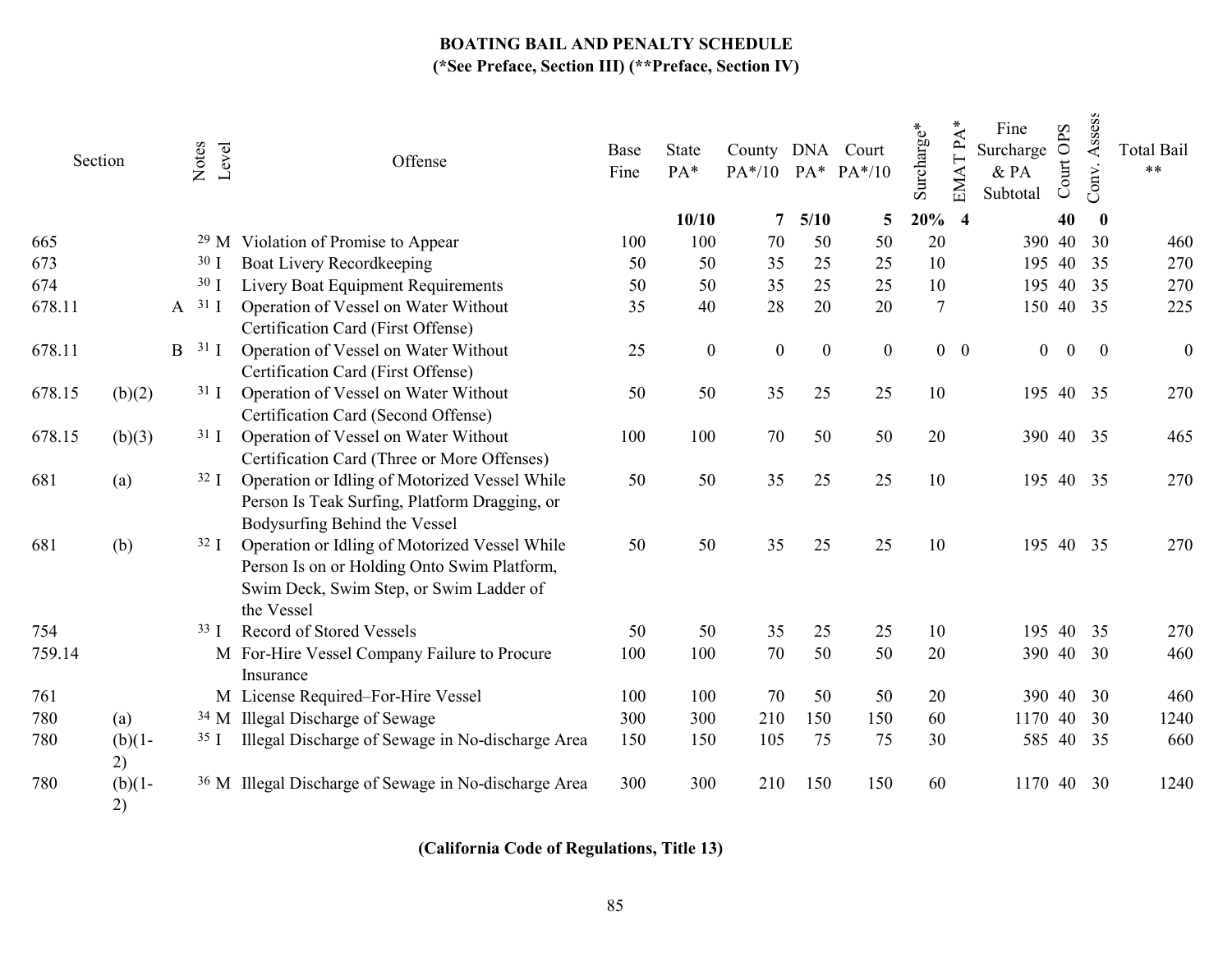|           | Section | Notes<br>Level    | Offense                                                                        | Base<br>Fine      | <b>State</b><br>PA* | County DNA Court |                  | PA*/10 PA* PA*/10 | Surcharge*       | $\mathbf{A}^*$<br><b>EMATP</b> | Fine<br>Surcharge<br>& PA<br>Subtotal | Court OPS | Assess<br>Conv.  | <b>Total Bail</b><br>$**$ |
|-----------|---------|-------------------|--------------------------------------------------------------------------------|-------------------|---------------------|------------------|------------------|-------------------|------------------|--------------------------------|---------------------------------------|-----------|------------------|---------------------------|
|           |         |                   |                                                                                |                   | 10/10               | 7                | 5/10             | 5                 | 20%              | $\overline{\mathbf{4}}$        |                                       | 40        | $\bf{0}$         |                           |
| 190.00    | (a,b)   | A                 | Number Display                                                                 | 25                | 30                  | 21               | 15               | 15                | 5                |                                | 111                                   | 40        | 35               | 186                       |
| 190.00    | (a)     | $\, {\bf B}$<br>I | Number Display                                                                 | 25                | $\boldsymbol{0}$    | $\boldsymbol{0}$ | $\boldsymbol{0}$ | $\boldsymbol{0}$  | $\boldsymbol{0}$ | $\theta$                       | $\theta$                              | $\theta$  | $\boldsymbol{0}$ | $\boldsymbol{0}$          |
| 190.01    |         | $\mathbf{A}$      | <b>Registration Stickers</b>                                                   | 25                | 30                  | 21               | 15               | 15                | 5                |                                | 111                                   | 40        | 35               | 186                       |
| 190.01    |         | $\, {\bf B}$      | <b>Registration Stickers</b>                                                   | 25                | $\boldsymbol{0}$    | $\boldsymbol{0}$ | $\mathbf{0}$     | $\boldsymbol{0}$  | $\boldsymbol{0}$ | $\mathbf{0}$                   | $\theta$                              | $\theta$  | $\overline{0}$   | $\boldsymbol{0}$          |
| 190.08    | (c)     |                   | Dealer Number Display                                                          | 25                | 30                  | 21               | 15               | 15                | 5                |                                | 111                                   | 40        | 35               | 186                       |
| 190.15    |         |                   | Hull Identification Numbers                                                    | 25                | 30                  | 21               | 15               | 15                | 5                |                                | 111                                   | 40        | 35               | 186                       |
|           |         |                   | (California Code of Regulations, Title 14)                                     |                   |                     |                  |                  |                   |                  |                                |                                       |           |                  |                           |
| 6555-6575 |         |                   | <b>Equipment Requirements</b>                                                  | 35                | 40                  | 28               | 20               | 20                | $\tau$           |                                | 150                                   | 40        | 35               | 225                       |
| 6576      |         | $\mathbf I$       | Use of Liquefied Petroleum Gas                                                 | 35                | 40                  | 28               | 20               | 20                | $\tau$           |                                | 150                                   | 40        | 35               | 225                       |
| 6600.1    |         | 37 <sub>1</sub>   | Pilot Rules/Rules of the Road                                                  | 50                | 50                  | 35               | 25               | 25                | 10               |                                | 195                                   | 40        | 35               | 270                       |
| 6692      |         |                   | Visual Distress Signals Required                                               | 35                | 40                  | 28               | 20               | 20                | $\tau$           |                                | 150                                   | 40        | 35               | 225                       |
| 6695      |         | 38 I              | <b>Blinding Lights</b>                                                         | 50                | 50                  | 35               | 25               | 25                | 10               |                                | 195                                   | 40        | 35               | 270                       |
| 7003      |         |                   | Unlawful Placement of Diver Precaution Markers                                 | 50                | 50                  | 35               | 25               | 25                | 10               |                                | 195                                   | 40        | 35               | 270                       |
| 7008      | (c)     |                   | Diver Markers-Precaution                                                       | 50                | 50                  | 35               | 25               | 25                | 10               |                                | 195                                   | 40        | 35               | 270                       |
| 7008      | (d)     | -1                | Diver Markers-Improper Display                                                 | 25                | 30                  | 21               | 15               | 15                | 5                |                                | 111                                   | 40        | 35               | 186                       |
| 7009      | (c)     | I                 | Ski Flag-Precaution                                                            | 50                | 50                  | 35               | 25               | 25                | 10               |                                | 195                                   |           | 40 35            | 270                       |
| 7009      | (d)     |                   | Ski Flag-Improper Display                                                      | 25                | 30                  | 21               | 15               | 15                | 5                |                                | 111                                   | 40        | 35               | 186                       |
| 7504      | (a)     |                   | M For-Hire Operator's License Terms and Conditions<br>of Use                   | 100               | 100                 | 70               | 50               | 50                | 20               |                                | 390                                   |           | 40 30            | 460                       |
| 7504      | (b)     |                   | M For-Hire Operator's License Terms and Conditions<br>of Use-Change of Address | 35                | 40                  | 28               | 20               | 20                | $\tau$           |                                | 150                                   | 40        | 30               | 220                       |
| 7504      | (c)     |                   | M For-Hire Operator's License Terms and Conditions<br>of Use-Possession        | 35                | 40                  | 28               | 20               | 20                | $\tau$           |                                | 150 40                                |           | 30               | 220                       |
|           |         |                   | (Vehicle Code)                                                                 |                   |                     |                  |                  |                   |                  |                                |                                       |           |                  |                           |
| 9850      |         | A <sup>39</sup> I | Numbering of Undocumented Vessel                                               | 25                | 30                  | 21               | 15               | 15                |                  | 5 <sub>4</sub>                 | 115                                   | 40        | 35               | 190                       |
|           |         |                   |                                                                                | $Q_{\mathcal{L}}$ |                     |                  |                  |                   |                  |                                |                                       |           |                  |                           |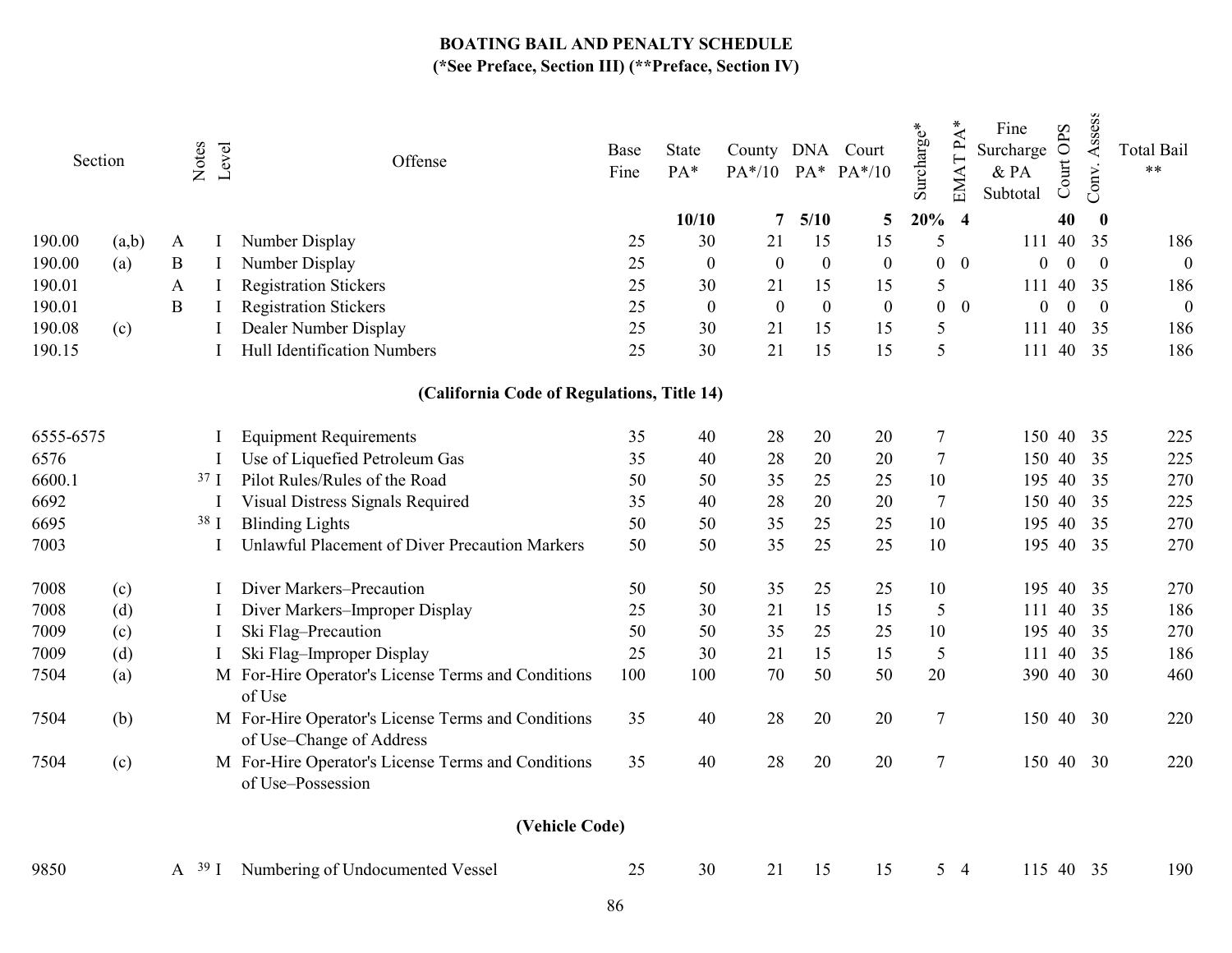|        | Section |   | Notes<br>Level | Offense                                                                                                  | Base<br>Fine | State<br>PA*     | County DNA Court<br>$PA*/10$ |                  | $PA^*$ $PA^*/10$ | $\mathrm{Surchar} \mathrm{ge}^*$ | ≺<br>EMATP     | Fine<br>Surcharge<br>& PA<br>Subtotal | OPS<br>ourt<br>◡ | ess<br>SS<br>⋖<br>Conv. | Total Bail<br>** |
|--------|---------|---|----------------|----------------------------------------------------------------------------------------------------------|--------------|------------------|------------------------------|------------------|------------------|----------------------------------|----------------|---------------------------------------|------------------|-------------------------|------------------|
|        |         |   |                |                                                                                                          |              | 10/10            | 7                            | 5/10             | $\overline{5}$   | $20\%$ 4                         |                |                                       | 40               | $\mathbf{0}$            |                  |
| 9850   |         | B | 39             | Numbering of Undocumented Vessel                                                                         | 25           | $\boldsymbol{0}$ | $\mathbf{0}$                 | $\boldsymbol{0}$ | $\mathbf{0}$     | $\boldsymbol{0}$                 | $\overline{0}$ | $\overline{0}$                        | $\mathbf{0}$     | $\theta$                | $\boldsymbol{0}$ |
| 9853   | (a)     |   | 40 ]           | Application for/Display of Number                                                                        | 25           | 30               | 21                           | 15               | 15               | 5                                | 4              | 115                                   | 40               | 35                      | 190              |
| 9853.2 |         | A | 41             | Number Display/Certificate of Number                                                                     | 25           | 30               | 21                           | 15               | 15               | 5                                | -4             | 115                                   | 40               | 35                      | 190              |
| 9853.2 |         | B | 41 $\vert$     | Number Display/Certificate of Number                                                                     | 25           | $\boldsymbol{0}$ | $\boldsymbol{0}$             | $\mathbf{0}$     | $\boldsymbol{0}$ | $\overline{0}$                   | $\overline{0}$ | $\theta$                              | $\theta$         | $\theta$                | $\boldsymbol{0}$ |
| 9853.3 |         |   | $41$ J         | Retention of Certificate                                                                                 | 25           | 30               | 21                           | 15               | 15               | 5                                | $\overline{4}$ | 115                                   | 40               | 35                      | 190              |
| 9853.4 | (b)     |   |                | Display of Registration Other than Vessel for<br>which it Was Issued                                     | 25           | 30               | 21                           | 15               | 15               | 5                                | -4             | 115                                   | 40               | 35                      | 190              |
| 9853.8 |         |   | 42 J           | Illegal Operation of Vessel Without Required<br>Numbering or in Noncompliance With Emission<br>Standards | 250          | 250              | 175                          | 125              | 125              | 50                               | $\overline{4}$ | 979                                   |                  | 40 35                   | 1054             |
| 9855   |         |   | 43 J           | Change of Ownership                                                                                      | 25           | 30               | 21                           | 15               | 15               | 5                                | $\overline{4}$ | 115                                   | 40               | 35                      | 190              |
| 9864   |         |   | 43 ]           | Wrecking/Junking/Destruction/Abandonment of<br><b>Undocumented Vessel</b>                                | 25           | 30               | 21                           | 15               | 15               | 5                                | $\overline{4}$ |                                       | 115 40           | - 35                    | 190              |
| 9865   |         |   | 43 J           | <b>Change of Address</b>                                                                                 | 25           | 30               | 21                           | 15               | 15               |                                  | $5\quad 4$     | 115                                   | 40               | 35                      | 190              |
| 9866   |         |   | 43 <b>J</b>    | Display of Other Numbers                                                                                 | 25           | 30               | 21                           | 15               | 15               | 5                                | -4             | 115                                   | 40               | 35                      | 190              |
| 9871   |         |   | 43 I           | Hull Identification Number                                                                               | 25           | 30               | 21                           | 15               | 15               | 5                                | $\overline{4}$ | 115                                   | 40               | 35                      | 190              |
| 9872   |         |   | 44 M           | Defacing, Destroying, or Altering Hull<br><b>Identification Number</b>                                   | 80           | 80               | 56                           | 40               | 40               |                                  | 16 4           | 316 40                                |                  | 30                      | 386              |

#### **Notes**

<sup>A</sup> Violation cited on a notice to appear as not eligible for correction. (VC 40303.5, VC 40522, and VC 40610.) A citing officer may issue a noncorrectable notice to appear for an equipment, driver's license, or registration

offense that is potentially eligible for correction if the officer determines that the violation presents an immediate safety hazard, there is evidence of fraud or persistent neglect, or the violator does not agree to, or cannot,

promptly correct the violation.

<sup>B</sup> Violation cited on a notice to appear as eligible for correction. (VC 40303.5, VC 40522, and VC 40610.) A potentially eligible equipment, driver's license, or registration offense may be cited as correctable on a notice to

appear unless the citing officer determines that the violation presents an immediate safety hazard, there is evidence of fraud or persistent neglect, or the violator does not agree to, or cannot, promptly correct the

violation.

1 Per H&N 131(b): Fine: "… not to exceed \$1,000 … ."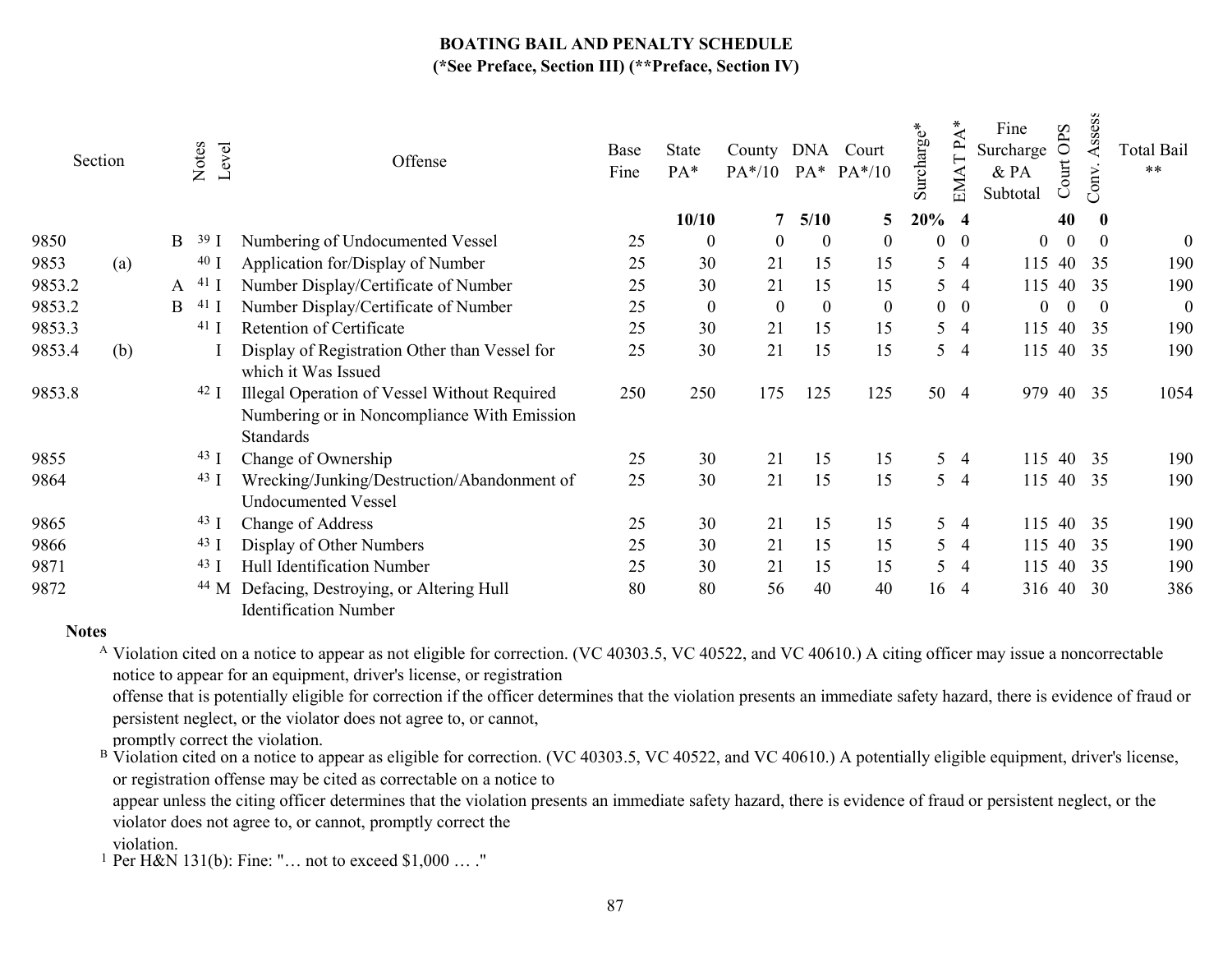| Section | Notes<br>Level | Offense                                                                                                                                                                                                                                      | Base<br>Fine | <b>State</b><br>PA* |               | County DNA Court<br>$PA*/10$ $PA*$ $PA*/10$ | Surcharge* | $\mathbf{A}^*$<br><b>EMATP</b> | Fine<br>Surcharge<br>$\&$ PA<br>Subtotal | Court OPS | Assess<br>Conv.  | <b>Total Bail</b><br>$***$ |
|---------|----------------|----------------------------------------------------------------------------------------------------------------------------------------------------------------------------------------------------------------------------------------------|--------------|---------------------|---------------|---------------------------------------------|------------|--------------------------------|------------------------------------------|-----------|------------------|----------------------------|
|         |                |                                                                                                                                                                                                                                              |              | 10/10               | $7\quad 5/10$ | 5 <sup>5</sup>                              | $20\%$ 4   |                                |                                          | 40        | $\boldsymbol{0}$ |                            |
|         |                | <sup>2</sup> Per H&N 133(c): Fine: " not to exceed \$1,000  ."                                                                                                                                                                               |              |                     |               |                                             |            |                                |                                          |           |                  |                            |
|         |                | <sup>3</sup> Per H&N 309: Fine: " not to exceed \$1,000  ."                                                                                                                                                                                  |              |                     |               |                                             |            |                                |                                          |           |                  |                            |
|         |                | <sup>4</sup> Per H&N 307(a): Fine " not more than \$100."                                                                                                                                                                                    |              |                     |               |                                             |            |                                |                                          |           |                  |                            |
|         |                | <sup>5</sup> Per H&N 309: Fine: " not to exceed \$1,000  ."                                                                                                                                                                                  |              |                     |               |                                             |            |                                |                                          |           |                  |                            |
|         |                | <sup>6</sup> Per H&N 505.5(d): Fine: " not to exceed \$1,000  ."                                                                                                                                                                             |              |                     |               |                                             |            |                                |                                          |           |                  |                            |
|         |                | 7 Per H&N 525(c): Fine: " not less than \$1,000 nor more than \$3,000."                                                                                                                                                                      |              |                     |               |                                             |            |                                |                                          |           |                  |                            |
|         |                | <sup>8</sup> Per H&N 571(b): Fine: " not to exceed \$1,000  ."                                                                                                                                                                               |              |                     |               |                                             |            |                                |                                          |           |                  |                            |
|         |                | <sup>9</sup> Per H&N 668 (a): Fine " not more than \$250."                                                                                                                                                                                   |              |                     |               |                                             |            |                                |                                          |           |                  |                            |
|         |                | <sup>10</sup> Per H&N $668(b)(3)(A)$ : Fine " not more than \$1,000."                                                                                                                                                                        |              |                     |               |                                             |            |                                |                                          |           |                  |                            |
|         |                | <sup>11</sup> Per H&N $668(b)(4)$ : Fine " not more than \$100."                                                                                                                                                                             |              |                     |               |                                             |            |                                |                                          |           |                  |                            |
|         |                | <sup>12</sup> Per H&N 668 (a): Fine " not more than \$250."                                                                                                                                                                                  |              |                     |               |                                             |            |                                |                                          |           |                  |                            |
|         |                | <sup>13</sup> Per H&N $668(b)(3)(B)$ : Fine " not more than \$250."                                                                                                                                                                          |              |                     |               |                                             |            |                                |                                          |           |                  |                            |
|         |                | <sup>14</sup> Per H&N $668(b)(3)(A)$ : Fine " not more than \$1,000."                                                                                                                                                                        |              |                     |               |                                             |            |                                |                                          |           |                  |                            |
|         |                | <sup>15</sup> Per H&N 668(e) or 668(f): Fine " not more than \$1,000."                                                                                                                                                                       |              |                     |               |                                             |            |                                |                                          |           |                  |                            |
|         |                | <sup>16</sup> Per H&N $668(g)$ or $668(h)$ : Fine " not less than \$250 or more than \$5,000."                                                                                                                                               |              |                     |               |                                             |            |                                |                                          |           |                  |                            |
|         |                | <sup>17</sup> Per H&N 668(b)(3)(A): Fine " not more than \$1,000."                                                                                                                                                                           |              |                     |               |                                             |            |                                |                                          |           |                  |                            |
|         |                | <sup>18</sup> Per H&N 668(b)(5): Fine " not more than \$100."                                                                                                                                                                                |              |                     |               |                                             |            |                                |                                          |           |                  |                            |
|         |                | <sup>19</sup> Per H&N $668(b)(1)(A)$ : Fine " not more than \$100."                                                                                                                                                                          |              |                     |               |                                             |            |                                |                                          |           |                  |                            |
|         |                | <sup>20</sup> Per H&N 668(e): Fine " not more than \$1,000."                                                                                                                                                                                 |              |                     |               |                                             |            |                                |                                          |           |                  |                            |
|         |                | <sup>21</sup> Per H&N $668(a)$ : Fine " not more than \$250."                                                                                                                                                                                |              |                     |               |                                             |            |                                |                                          |           |                  |                            |
|         |                | <sup>22</sup> Per H&N $668(b)(3)(A)$ : Fine " not more than \$1,000."                                                                                                                                                                        |              |                     |               |                                             |            |                                |                                          |           |                  |                            |
|         |                | <sup>23</sup> Per H&N $668(c)(1)$ : Fine " not less than \$1,000 or more than \$10,000  ." Per H&N $668(c)(2)$ : "In imposing the minimum fine  the court shall take                                                                         |              |                     |               |                                             |            |                                |                                          |           |                  |                            |
|         |                | into consideration the defendant's ability to pay the fine and, in the interests of justice for reasons stated in the record, may reduce the amount of that<br>minimum fine to less than the amount otherwise required by this subdivision." |              |                     |               |                                             |            |                                |                                          |           |                  |                            |
|         |                | <sup>24</sup> Per H&N 668(b)(2): Fine " not more than \$200."                                                                                                                                                                                |              |                     |               |                                             |            |                                |                                          |           |                  |                            |
|         |                | 25 Don H $0.$ M $220(h)(2)(h)$ . Eine $\mu$ not move than $\ell$ 1.000 $\mu$                                                                                                                                                                 |              |                     |               |                                             |            |                                |                                          |           |                  |                            |

- 25 Per H&N 668(b)(3)(A): Fine "... not more than \$1,000."
- 26 Per H&N 668(a): Fine "... not more than \$250."
- 27 Per H&N 668(d): Fine "... not more than \$100."
- 28 Per H&N 668(a): Fine "... not more than \$250."